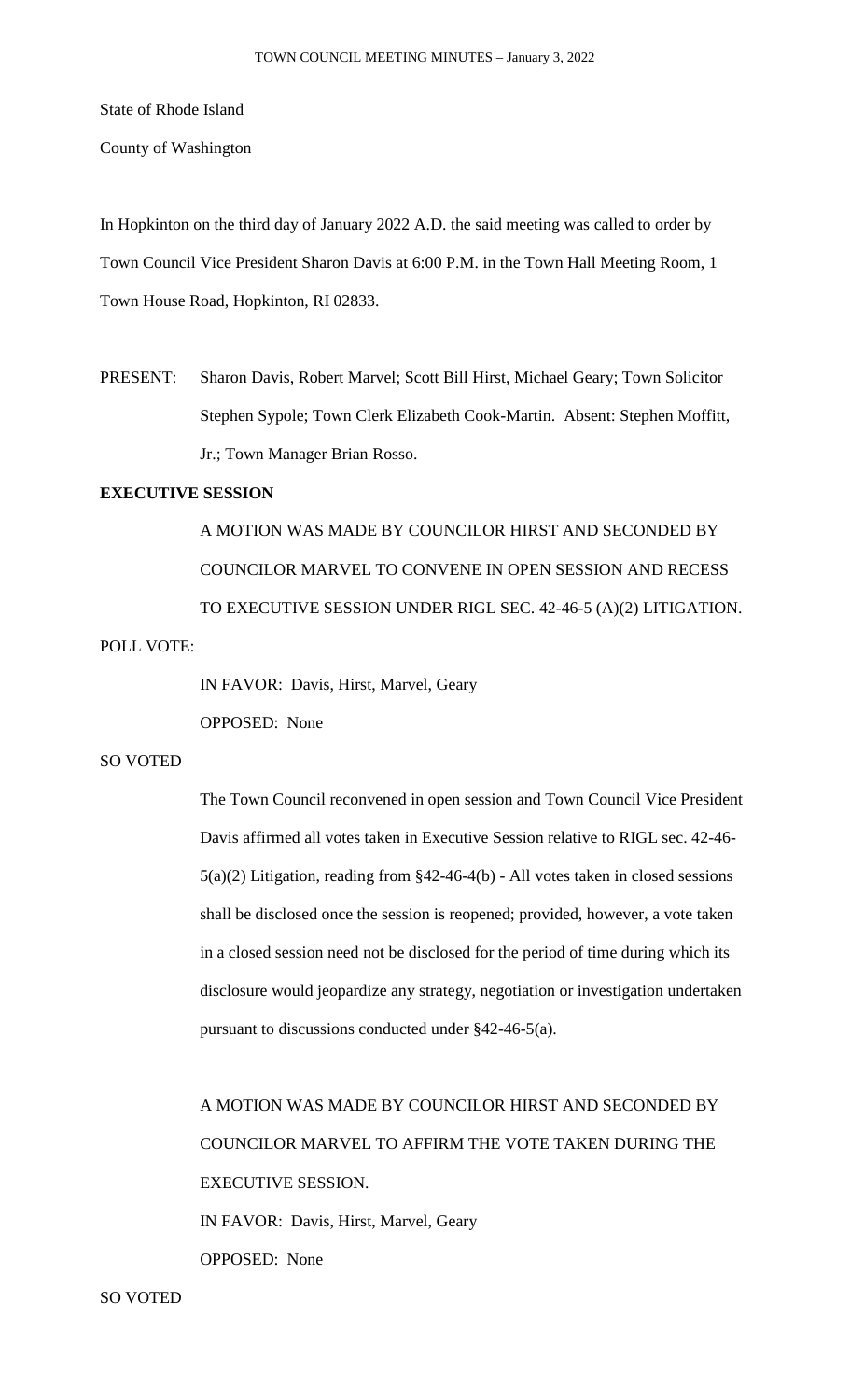# A MOTION WAS MADE BY COUNCILOR HIRST AND SECONDED BY COUNCILOR MARVEL TO SEAL THE MINUTES OF THE EXECUTIVE SESSION. IN FAVOR: Davis, Hirst, Marvel, Geary

OPPOSED: None

#### SO VOTED

A MOTION WAS MADE BY COUNCILOR HIRST AND SECONDED BY COUNCILOR MARVEL TO RECONVENE IN OPEN SESSION. IN FAVOR: Davis, Hirst, Marvel, Geary OPPOSED: None

# SO VOTED

#### **WORKSHOP**

The Town Council conducted a workshop to review and discuss draft Town Council Bylaws which began at 6:19 PM.

Town Manager Brian Rosso arrived during the workshop.

Councilor Hirst stated that he was concerned with page 12, Section 117, paragraph (a) which limits public comment to three minutes and felt that five minutes would be more appropriate. Councilor Marvel noted that he supported having a time limit, whether it is three minutes or five minutes. Councilor Davis agreed with changing this to five minutes, as did Councilor Geary, with a caveat that this time could be extended. Councilor Marvel noted that the time limit pertained to the general public and he wished to know how it pertained to applicants coming before the Council. Solicitor Sypole noted that the Council can suspend the time limit as the circumstances would require. Councilor Marvel questioned if this time limit would apply to everyone speaking to the Council since he believed the worst offenders were developers, attorneys and expert witnesses. Solicitor Sypole confirmed that this concerned anyone addressing the Council. Thereafter it was decided to start reviewing the Bylaws from page 1 and to go through them section by section. Councilor Davis read each paragraph of the Bylaws and allowed for discussion. Regarding Section 102, paragraph (c) entitled, Extension of Meeting, Town Clerk Cook-Martin noted that there was no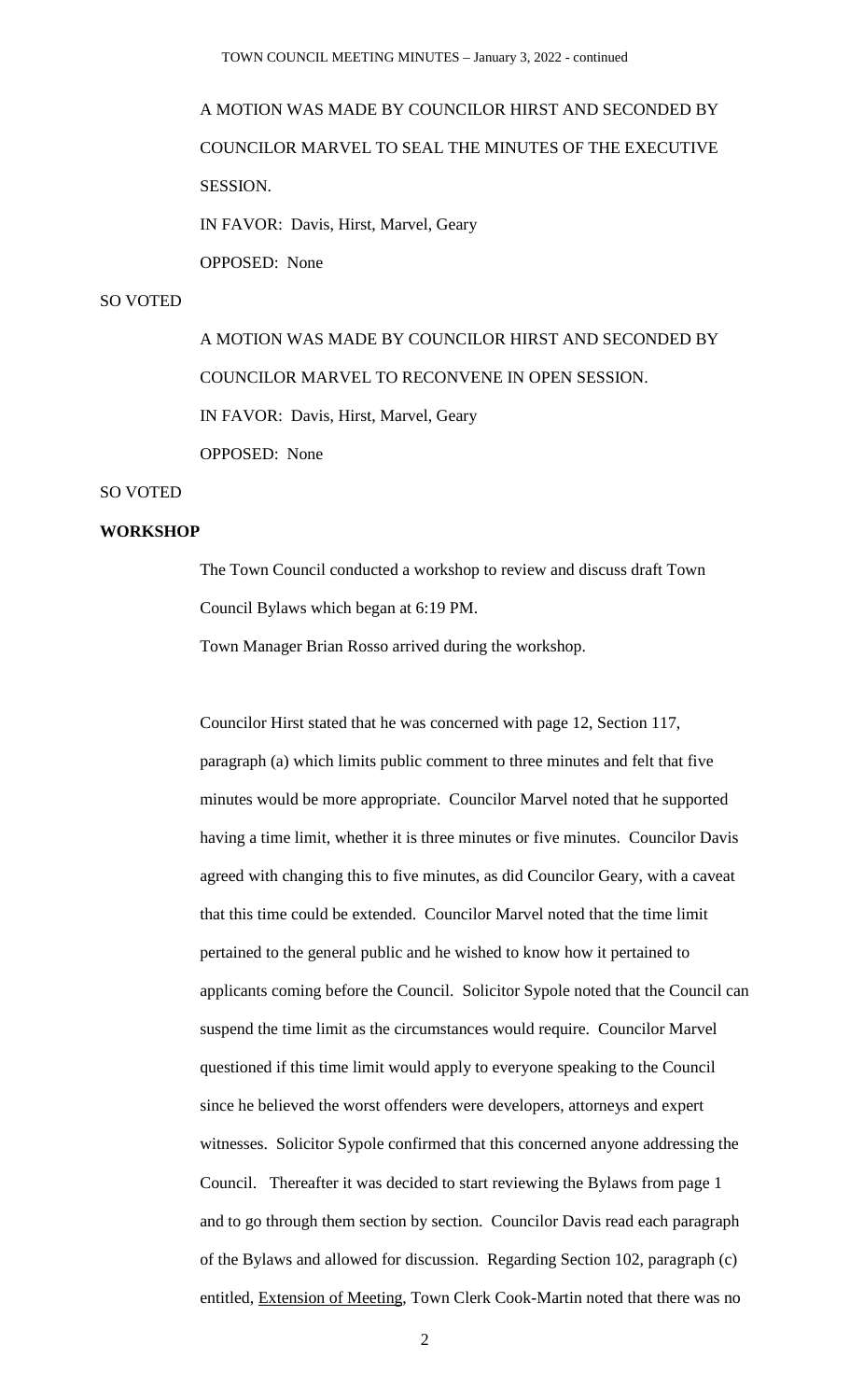time specified for the end of the meeting. It was suggested that this be 10:00 p.m. Councilor Hirst also suggested that an agreement to extend the meeting should be by majority vote of the Council and not just by the Chair. Councilor Marvel asked Solicitor Sypole if an emergency meeting would fall under the 48 hour requirement regarding the posting of an agenda and Solicitor Sypole advised no, that this was the only exception pursuant to State statute. Regarding Section 104, paragraph (a), Town Clerk Cook-Martin suggested adding budgetary meetings to the list. The Council ended their discussion on page 5, at Section 107.

# A MOTION WAS MADE BY COUNCILOR HIRST AND SECONDED BY COUNCILOR MARVEL TO CONTINUE THE WORKSHOP ON JANUARY 18, 2022 PRIOR TO THE REGULAR MEETING. IN FAVOR: Davis, Hirst, Marvel, Geary OPPOSED: None

# SO VOTED

The meeting was called to order with a moment of silent meditation and a salute to the Flag.

# **HEARINGS**

A MOTION WAS MADE BY COUNCILOR HIRST AND SECONDED BY COUNCILOR MARVEL TO SIT AS A LICENSING BOARD. IN FAVOR: Davis, Hirst, Marvel, Geary OPPOSED: None

#### SO VOTED

#### **CAMPGROUND LICENSE RENEWALS**

The Council opened a hearing on the renewal of the following campground licenses:

Frontier Camper Park, Inc.– Dorothy Watson, 180A Maxson Hill Road, Ashaway, RI licensed for 225 Campsites & Safari Sites. The applicant was present.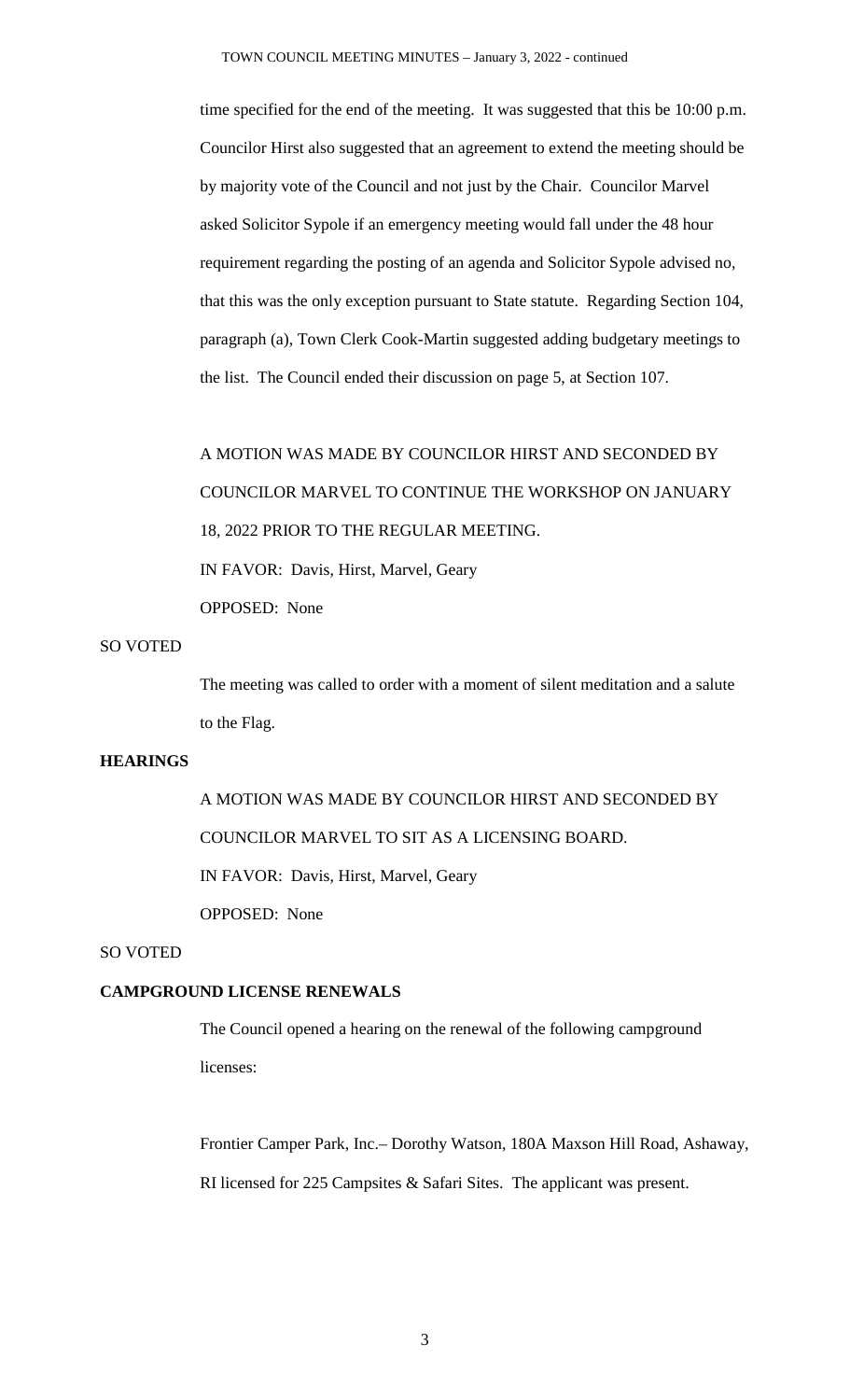Greenwood Hill Campground Association, Inc. – Jeffrey P. Aldrich, 13 Newberry Lane, Hope Valley, RI licensed for 80 Campsites & Safari Sites. The applicant was present.

Holly Tree Campground, Inc. – Marie Patrizzo, 109 Ashaway Road, Ashaway, RI licensed for 158 Campsites & Safari Sites. The applicant was present.

Whispering Pines Campground – Cameron May/WP Management Group, LLC, 41 Saw Mill Road, Hope Valley, RI licensed for 213 Campsites & Safari Sites. The applicant was present.

Ashaway Pines RV Resort, LLC – Jennifer Smith, License Coordinator, 225 Ashaway Road licensed for 260 Campsites. There are no Safari Sites. The applicant was present.

The Town Clerk reported all filing fees were paid and notice had been posted including notice to abutters. No one spoke in favor of or in opposition to the Campground License Renewals.

A MOTION WAS MADE BY COUNCILOR HIRST AND SECONDED BY COUNCILOR MARVEL TO GRANT RENEWAL TO EACH CAMPGROUND LICENSE LISTED SUBJECT TO ALL STATE AND TOWN REGULATIONS BEING MET AND ALL TOWN TAXES CURRENT PRIOR TO ISSUE. IN FAVOR: Davis, Hirst, Marvel, Geary OPPOSED: None

# SO VOTED

A MOTION WAS MADE BY COUNCILOR MARVEL AND SECONDED BY COUNCILOR HIRST TO ADJOURN AS A LICENSING BOARD AND RECONVENE AS COUNCIL. IN FAVOR: Davis, Hirst, Marvel, Geary OPPOSED: None

SO VOTED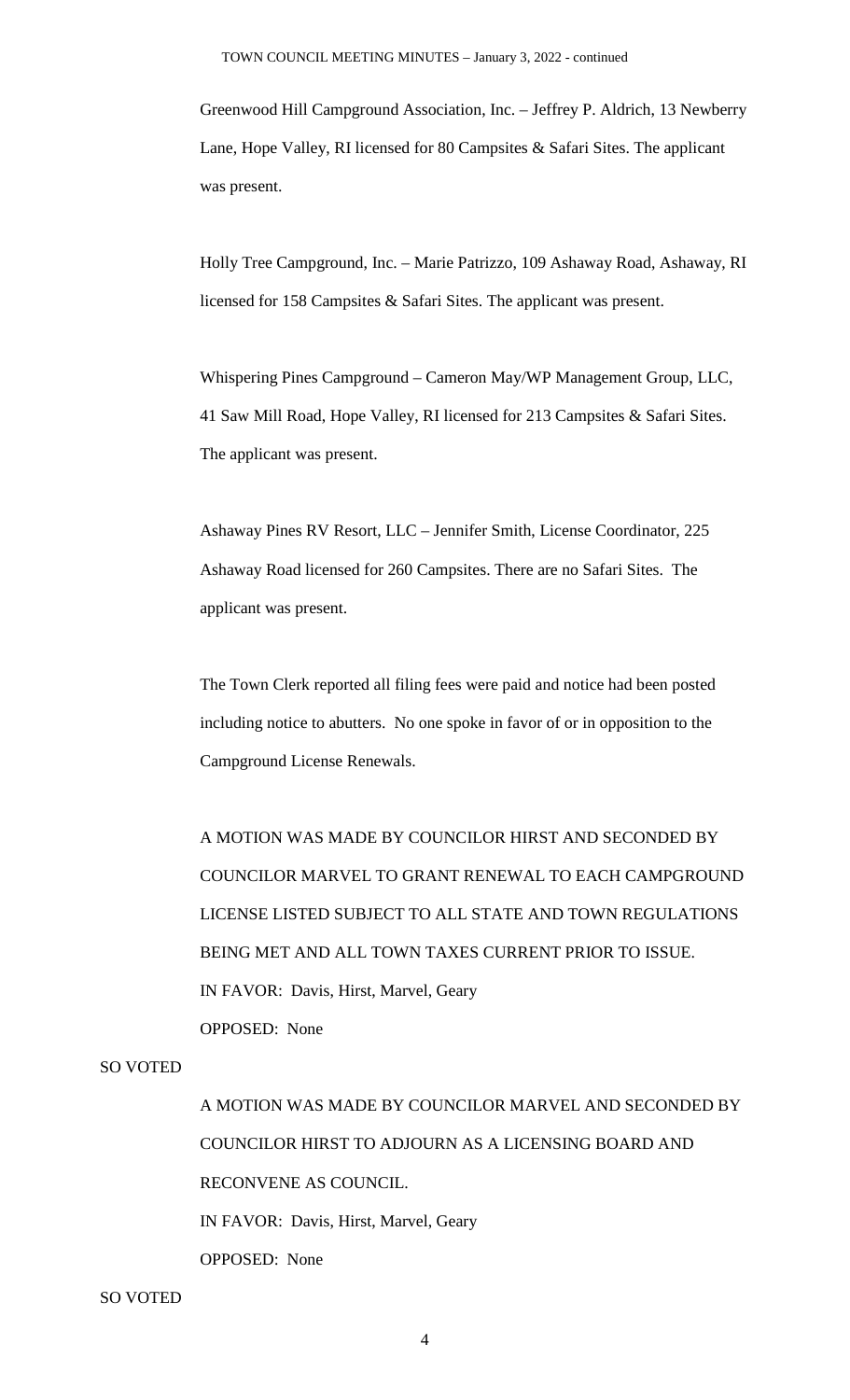# **CONSENT AGENDA**

Councilor Geary stated he would be abstaining from voting on the December 20, 2021 Town Council Meeting Minutes as he had been absent.

A MOTION WAS MADE BY COUNCILOR HIRST AND SECONDED BY COUNCILOR MARVEL TO APPROVE THE CONSENT AGENDA AS FOLLOWS: Set July 5, 2021 as the first Town Council Meeting in July due to the (July 4, 2021) Independence Day Holiday; approve refund resulting from real property double payment by escrow company and taxpayer submitted by the Tax Collector.

IN FAVOR: Davis, Hirst, Marvel, Geary

OPPOSED: None

# SO VOTED

A MOTION WAS MADE BY COUNCILOR HIRST AND SECONDED BY COUNCILOR MARVEL TO APPROVE THE TOWN COUNCIL MEETING MINUTES OF DECEMBER 20, 2021.

IN FAVOR: Davis, Hirst, Marvel

ABSTAIN: Geary

OPPOSED: None

### SO VOTED

#### **OLD BUSINESS**

This matter had been scheduled to discuss and consider selecting a date to receive an update on the Potter Hill Dam from the Potter Hill Dam Information Study Committee.

A MOTION WAS MADE BY COUNCILOR HIRST AND SECONDED BY COUNCILOR MARVEL TO SELECT JANUARY 18, 2022 AS THE DATE TO RECEIVE AN UPDATE ON THE POTTER HILL DAM FROM THE POTTER HILL DAM INFORMATION STUDY COMMITTEE WITH THE TOWN CLERK TO PROVIDE NOTICE TO THE RECEIVER AND EXTEND AN INVITATION TO THE RECEIVER TO ATTEND AS WELL AS ANY OTHER ENTITY DETERMINED BY THE TOWN COUNCIL PRESIDENT, TOWN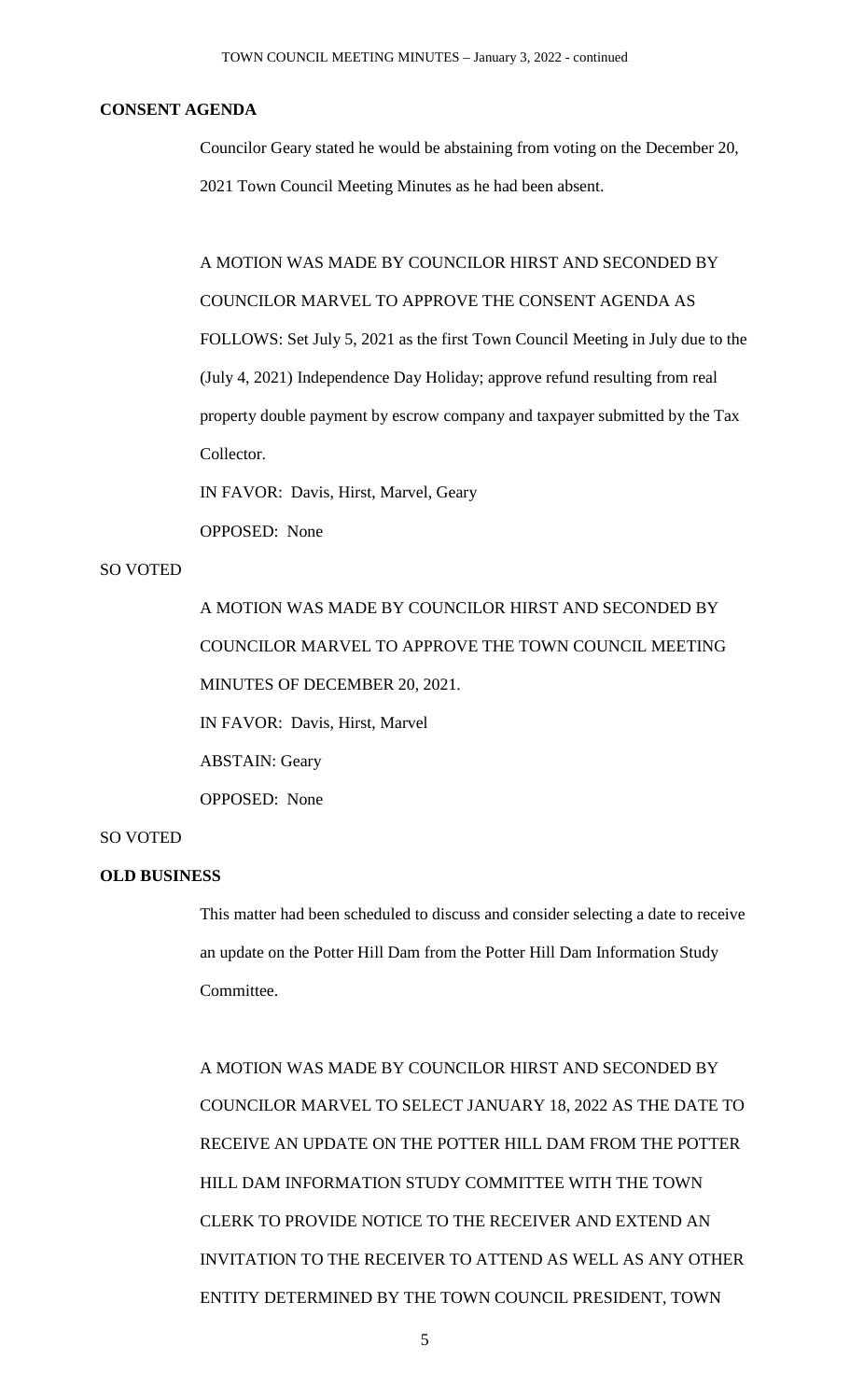#### MANAGER, TOWN CLERK AND TOWN SOLICITOR TO ATTEND.

Discussion on the motion:

Councilor Hirst noted that it is extremely hard to get volunteers and the members of the Potter Hill Dam Committee are very dedicated. He felt that one thing that turns off volunteers is if they feel they are not being listened to. He also wished to note that this project did not just involve the Potter Hill Mill, but everything from wells, property values and water levels. He believed the Dam Committee wished for some backing from the Council. Discussion ended and vote was taken.

IN FAVOR: Davis, Hirst, Marvel, Geary

OPPOSED: None

#### SO VOTED

#### **BOARDS & COMMISSIONS:**

# **HISTORIC DISTRICT COMMISSION**

This matter was scheduled to consider appointing Polly Hopkins to the Historic District Commission. Ms. Hopkins had been interviewed by the Town Council.

A MOTION WAS MADE BY COUNCILOR HIRST AND SECONDED BY COUNCILOR GEARY TO APPOINT POLLY HOPKINS TO THE HISTORIC DISTRICT COMMISSION. IN FAVOR: Davis, Hirst, Marvel, Geary

OPPOSED: None

#### SO VOTED

# **PUBLIC FORUM**

No one spoke during public forum.

#### **EXECUTIVE SESSION**

A MOTION WAS MADE BY COUNCILOR HIRST AND SECONDED BY COUNCILOR MARVEL TO RECESS INTO EXECUTIVE SESSION UNDER RIGL SEC. 42-46-5(A)(1) - RIGL SEC. 42-46-5(A)(1) INTERVIEWS: BOARDS & COMMISSIONS: CHARTER COMMISSION; CONSERVATION COMMISSION; JUVENILE HEARING BOARD; WOOD PAWCATUCK WILD & SCENIC RIVERS STEWARDSHIP COUNCIL.